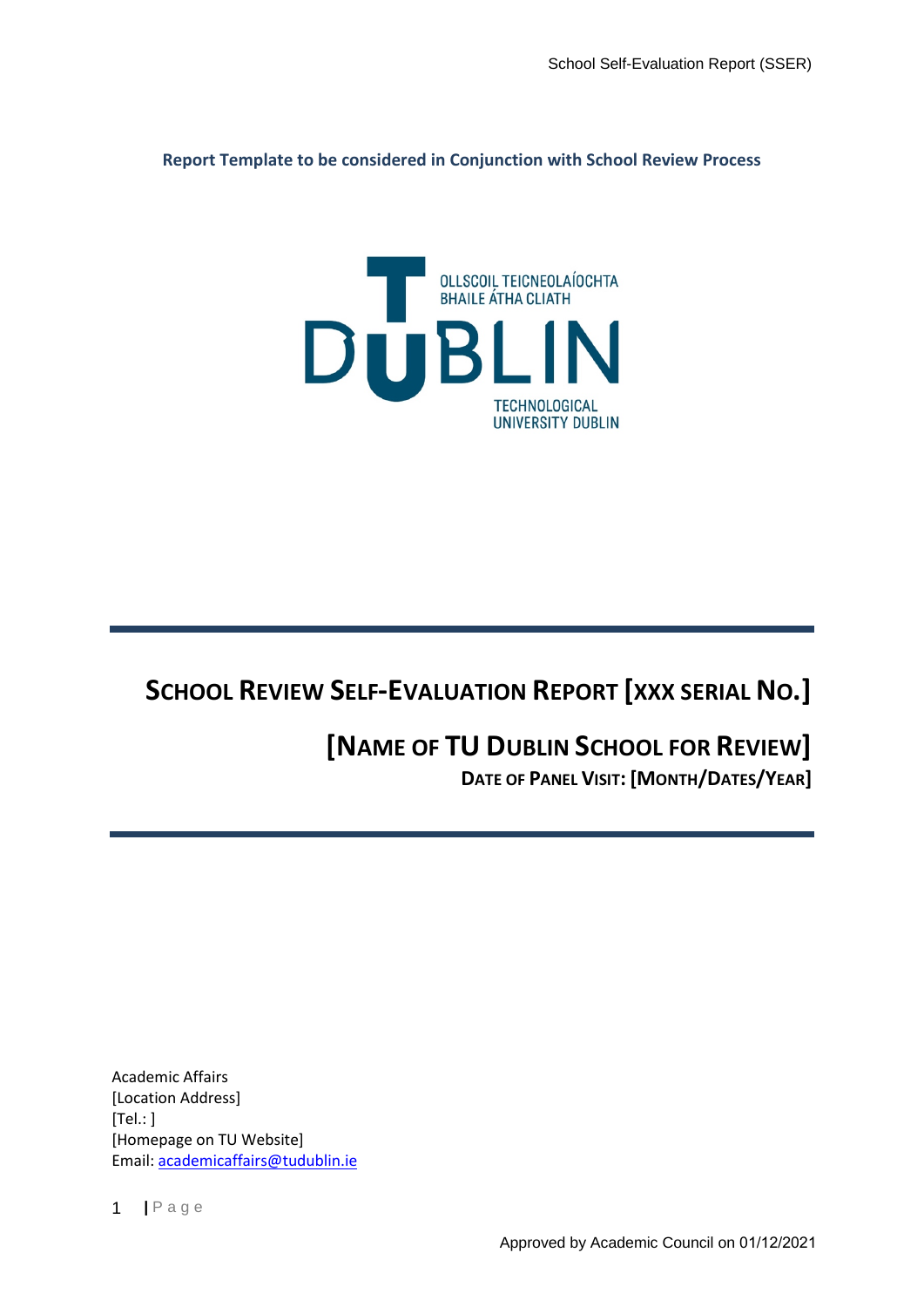## **Guidelines for using the SSER Template:**

This template is to be used for School Self-Evaluation Report (SSER). The working template will be obtained at [Academic Quality Office Homepage].

The SER will typically consist of the following sections:

## **Preamble**

## **(i) Membership of School Review Coordination Committee** [Listing of all committee members beginning with the Chair and Secretary/Rapporteur] [Members in any other significant roles to the SSER may also be specifically highlighted]

## **(ii) Outline of Self-Evaluation Report Methodology**

Abridged description of the process to SSER, including (among others):

- Key tasks and task allocations.
- Coordination meetings.
- Internal and external consultation processes.

## **Table of Contents**

- 1. Background and context of the School in review.
- 2. Quality framework, supporting sustainable Quality Assurance, Quality Enhancement
- 3. Organisation and Management of School within the University Governance structure
- 4. Staff Profiles
- 5. Facilities and Services Appraisal
- 6. Teaching, Learning, and Assessment strategies including structured-learning and co-and extra curricula events contributing to *Transformative Student Experience*.

Student Experience<sup>[1](#page-1-0)</sup> is primarily the nature of the engagement of students with learning and teaching and is fundamental to assessing quality in higher education. It encapsulates other aspects that impinge on learning such as (among others); student lifestyle and extracurricular activities, academic advice, support and mentoring, and work experiences. Embedding excellence in TU Dublin Quality Enhancement Framework is intended to establish a unique brand-identity for improvement of student experience and effectiveness of engagement towards *Service Excellence* as an operational standard.

- 7. Embedded research activity with focus on KPIs at Strategic Level in contribution to pan-University Research Excellence tracks.
- 8. Strategy for Equality, Diversity and Inclusivity (EDI).
- 9. Teaching and Learning Support Services.
- 10. Collaborative/Linked Educational Provisions.
- 11. External Partnerships (Industry links, civic and community engagement, Internationalisation).
- 12. SWOT Analysis, Recommendations for Improvement and Quality Enhancement Plan.
- 13. Relevant Appendices.

#### *Special Note*:

A general guide is that sections 1-10 of the SSER shall not be more than 50 pages. Therefore, the detailed narratives and supporting contents must be succinct, but where necessary, provide pointers to any other supporting evidence/resources, e.g., on website or electronic document portfolios as appropriate. Specific content requirements to each of the above sections are summarised below.

<span id="page-1-0"></span><sup>1</sup> Harvey L. 2004–20[. Analytic Quality Glossary;](http://www.qualityresearchinternational.com/glossary/studentexperience.htm) *Student Experience*. (Quality Research International; Accessed February 7, 2021).

**<sup>|</sup>** Page 2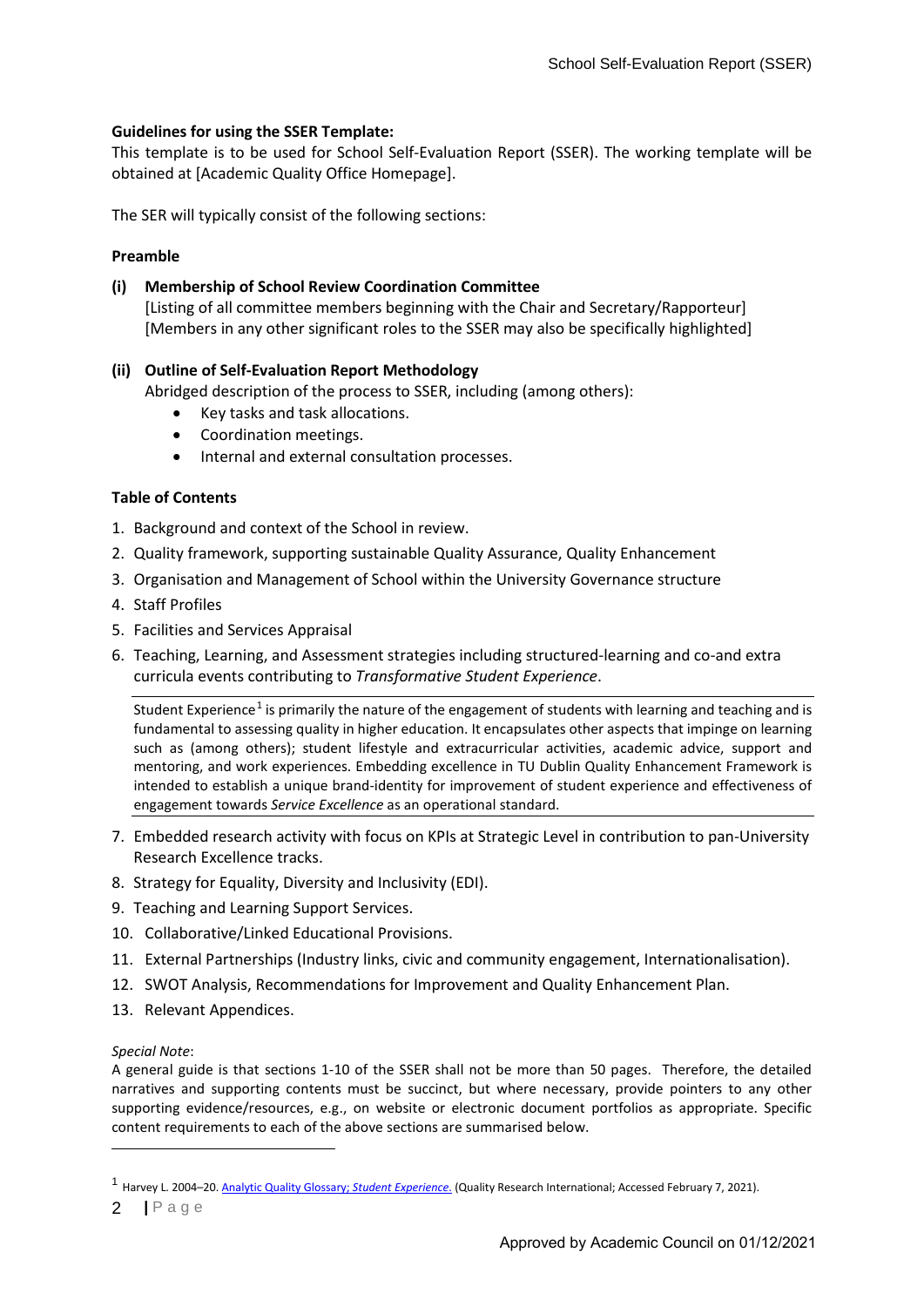## **1. Background and Context of the School in Review**

This section should describe the School's position within the University, and its role and responsibilities in relation to achieving the University Vision, Mission and Strategic Plan, specifically in relation to Education (teaching, learning and curriculum development), Engagement, and the Research and Innovation. Contexts of the School in review to the overall University are drawn; *viz.*, programmes on offer and research activity undertaken, any innovative teaching and learning processes deployed, key national system objectives addressed, highlights of key developmental milestones, etc. The School Strategy should be presented and alignment to the University and Faculty Strategies evidenced.

(Among others) Aims of this section are:

- 1.1 Highlighting how the School addresses and contributes to the current University Strategic Plan.
- 1.2 Evaluation of how school manages its portfolio of programmes.
- 1.3 Evaluation of the School's strategy and interlink between current position and future perspective.
- 1.4 Highlighting of any key characteristics, particularly any sectoral strengths that define the School or inherent discipline(s).
- 1.5 Identification of factors that may have restricted or are likely to restrict success within the School remits.
- 1.6 Highlighting and evaluating potential impacts of any contextual risks.

Examples of prompting questions for consideration:

- Do the School strategies, policies and procedures align with the overall University strategic plan, policies and guidelines? For example, what is the scope of programmes on offer within the University programmes remit of NFQ Level 6 to Level 10?
- Do the School's underpinning strategies for teaching, learning and research complement each other?
- Are there any identified strengths and/or weaknesses that require remediation?

## **2. Quality Framework, supporting sustainable quality assurance and quality enhancement**

This section should describe the School's approach to identifying and managing opportunities for quality enhancement pertaining to teaching and learning, and research activities within its remit.

(Among others) Aims of this section are to:

- 2.1 Articulate the School's approach to quality assurance matching the award standards of its programme delivery and research, e.g., internal governance committees such as the Discipline Programme Board, oversight of assessment and exam processes etc.
- 2.2 Evaluation of the effectiveness of current monitoring processes, e.g., from external examiners reports.
- 2.3 Articulate the School's approach to quality enhancement within its operations and also highlight any elements with potential for adoption/replication by other Schools in the University.
- 2.4 Outline the School's role/participation in both university-wide and School-specific quality enhancement initiatives.
- 2.5 Outline how the School manages requirements in programme/course in the overall TU Quality framework and provisions for quality enhancement.
- 2.6 Outline implementation and assurance of EDI in the school.
- 2.7 Identify any support roles that may be required from the AQO.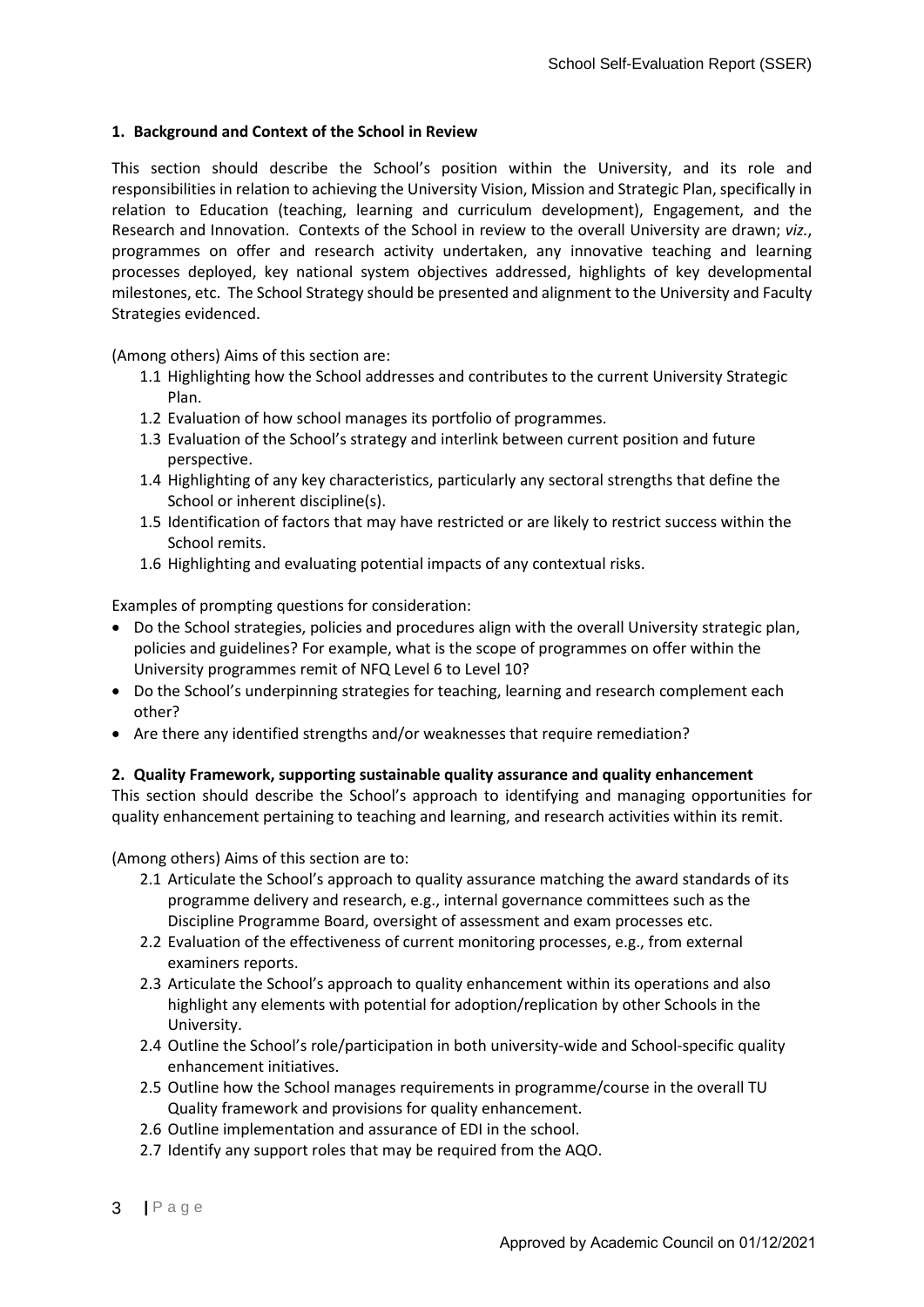Examples of prompting questions for consideration:

- Are the monitoring processes applied consistently across the School?
- Are external examiner reports adequately discussed and acted upon?
- Are the monitoring processes adequately supported at School level and AQO level?
- Are the quality assurance and quality enhancement policies and reports effective? Are there issues for their overall improvement or in the School contexts?

## **3. Organisation and Management of School**

This section describes the School organisation and management of its designated programmes and functions, including their contribution to the Faculty and broader University system and provisions<sup>[2](#page-3-0)</sup>. Pertinent highlights shall include: workload assignment and performance metrics; oversight of adherence to QA-QE policy guidelines and procedures; communication with staff and between the staff and students; communication with Academic Affairs; intra and extra-Faculty functional relationships and relationship with other University administrative and service units.

(Among others) Aims of this section are:

- 3.1 Evaluating effectiveness of internal organisation and any formal and informal structures therein that could be enhanced.
- 3.2 Evaluating internal links and external interaction with similar Schools/Faculties and the supporting University Professional Services structures.
- 3.3 Assessing School performance in the context of its own School Strategic Plan and the contribution to Faculty Strategy and the overarching University Strategic Plan.
- 3.4 Evaluate compliance with Athena SWAN principles relating to organisation and management related to staff deployment and workload.

Examples of prompting questions for consideration:

- What is the organisation structure and are staff roles/functions clearly understood?
- Are structured information sharing/planning forums active or being implemented?
- Are there any overlapping roles? If so, are these complementary or competitive, therefore could incur oversight risk of any important School functions?
- Are there any roles and responsibility of students/student representatives in school management? If so, do they receive training to ensure effectiveness in such roles?
- Is there any identifiable scope for improvement?
- How are th[e 10 Athena SWAN Charter principles](https://www.tudublin.ie/explore/about-the-university/equality-and-diversity/athena-swan/) being implemented or taken into consideration in the management of the School? Specifically how are Principles 2 (We commit to advancing gender equality in academia, in particular, addressing the loss of women across the career pipeline and the absence of women from senior academic, professional and support roles); and Principle 9 (We commit to making and mainstreaming sustainable structural and cultural changes to advance gender equality, recognising that initiatives and actions that support individuals alone will not sufficiently advance equality) being implemented and/or considered as part of the management of the School?
- Is the workload allocation fair and transparent and how is the potential for bias monitored and addressed within such models (e.g., discrimination that results from the skewed allocation of types of work not strongly associated with promotion)?

<span id="page-3-0"></span> $<sup>2</sup>$  The organisation structure may be best described using clear organisational chart/organogram, indicating designated positions/roles</sup> within the School, reporting/responsibility arrangements and information sharing/flow.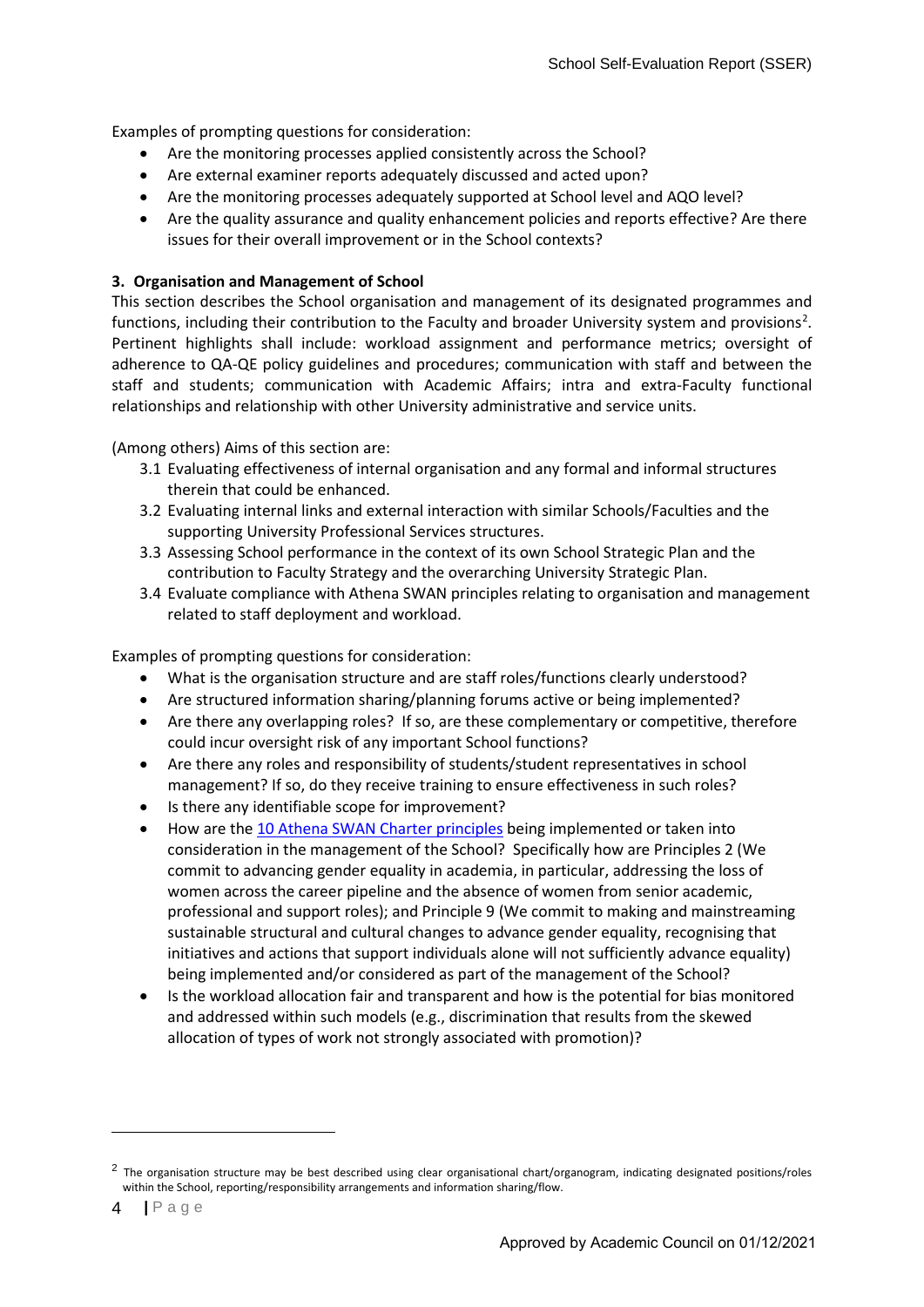## **4. Staff Profiles**

The SSER should contain synoptic profiles of academic, technical and administrative staff in the School under review<sup>[3](#page-4-0)</sup>. It should define the School's strategy/approach to systematic identification and support of professional development needs of both technical and academic staff<sup>[4](#page-4-1)</sup>.

(Among others) Aims of this section are:

- 4.1 To determine adequacy of staffing and resources to serve core School functions.
- 4.2 To determine the Schools contribution to TU Dublin Strategic Plan towards full transformation in the short-term and sustaining progress in the medium to long-term.
- 4.3 To determine availability and adequacy of staff training.
- 4.4 Review efficacy in resources allocation and use and identify any scope for improvement.
- 4.5 Explore ways in which staff development could be enhanced, especially considering any rapid changes in respect of technology enabled/enhanced teaching, learning and research, and requirement for EDI literacy.
- 4.6 To determine if there is a defined replacement policy for equipment.
- 4.7 To determine if staff/students receive instruction and safety training to a level commensurate with the works undertaken within the School.
- 4.8 To determine if staff are accorded training opportunities to ensure objective contribution to partnerships in School's quality assurance and quality enhancement plans.

Examples of prompting questions for consideration:

- Do available staff resources and central supports meet all operational requirements of school including strategic planning?
- Does the school maintain a structured staff development strategy to cover current and also plan for potential programme diversification and/or growth?
- How is the EDI literacy of staff being developed? Do staff have a good understanding of how structural inequalities are reproduced (e.g., through development of their racial literacy, the development of critical thinking skills in relation to gendered and ableist norms, assumptions and stereotypes etc.).

## **5. Facility and Services Appraisal**

This section covers the appraisal of facilities and services in the context of efficacy in supporting the delivery of academic programmes and the conduct of research within the School. The operations of such services/administrative units/departments within the Faculty/University impact on academic programmes and therefore are important aspects of the School's commitment to the quality of its educational provision and the overall learning experience for students in the School, including postgraduate research scholars.

Service units supporting School's programmes will include: Academic Affairs, IT Support (e.g., VLE, School/Programmes specific hardware/software supports, e-Portfolios etc.); Human Resources (e.g., for organisation structure and staff development records); Estates (Room allocations for academic and external engagement events, amenities for extra curriculum activity etc.); Library (e.g., for range of teaching and learning related records, aimed at enhancing overall learning experience); Innovation/Business Incubation Unit (e.g., record of supports for start-ups, entrepreneurs, students, industry and businesses related to School in review); Learning & Teaching Unit/Centre Support;

<span id="page-4-0"></span> $3$  Staff profiles may be in standard formats as an appendix or reference link to School/University website with standard staff profiles where appropriate.

<span id="page-4-1"></span><sup>4</sup> Where PMDS is implemented, reference should be made to the appropriate guidelines and contextual use by the School detailed as appropriate, and within confines of GDPR.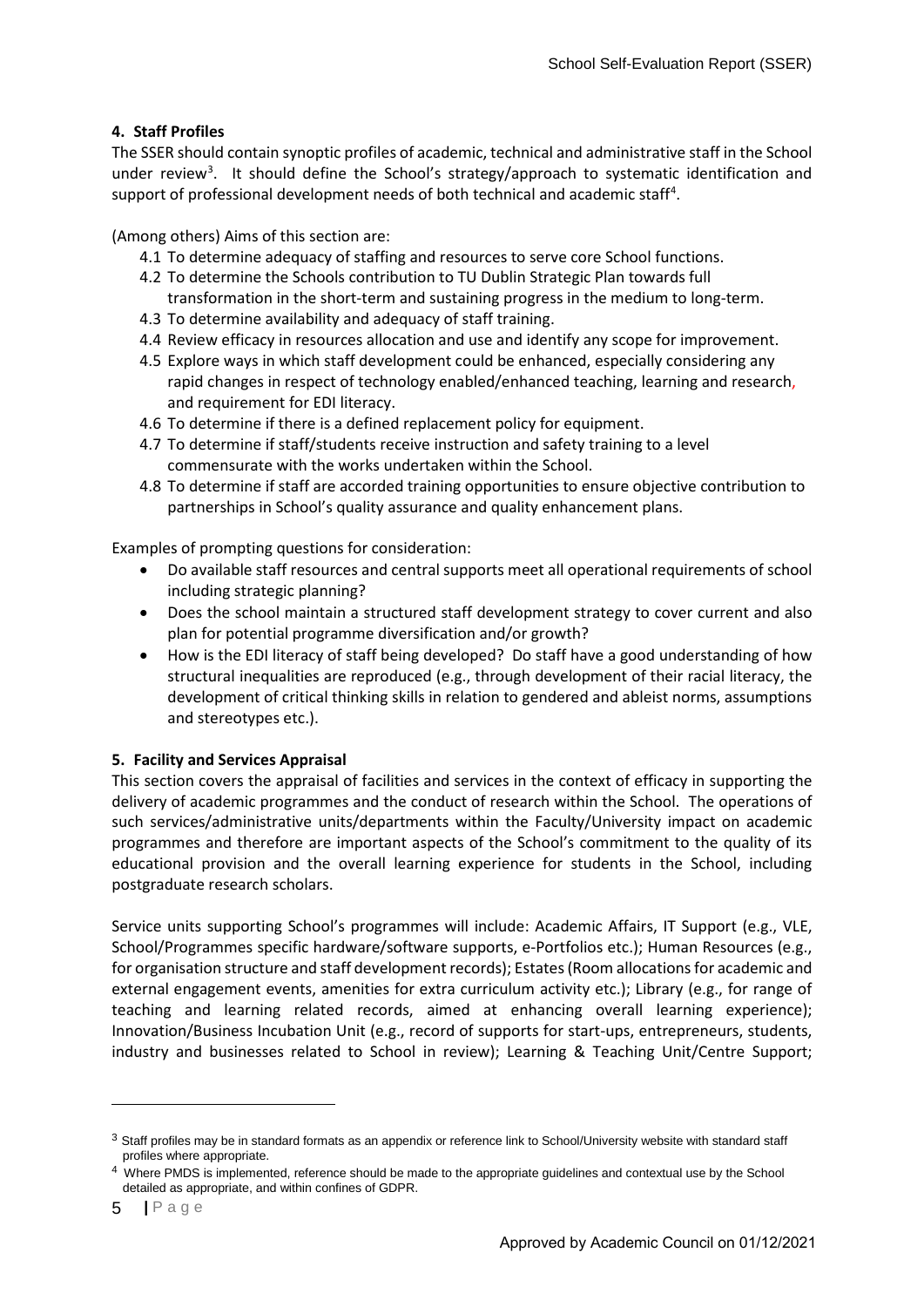Student Services and associated units (e.g., Student Retention Office, Access and Civic Engagement Office, Disability, Admissions, International Affairs).

Evaluation processes as part of School Review requires that these operation areas agree a *Mission Statement* and/or a set of *Service Standards*(Service Level Agreement) with Schools, and against which effectiveness of service to the Schools can be measured (minimum expected service ensured or exceeded), and that feedback from the school is periodically collected, analysed and acted upon. The purposes of facility and service unit appraisal are to:

- Enhance the quality of the services provided specific to the School.
- Promote understanding of particular requirements of the School's user groups.
- Highlight areas that require improvement and/or further resourcing.

Physical facilities and recurrent budget(s) available to support the School's programmes and functions should be described. Infrastructure such as buildings, equipment, laboratories (including external demonstration and field practice sites) should be able to satisfactorily support the teaching and learning processes and the connected research.

Examples of prompting questions for consideration:

- Is there unit plan/strategy for keeping pace with rapid technology changes supporting teaching and learning in specific context of the School in review? For example, this should give specific considerations where *Employability and Employment Statements/Criteria* for graduates consider prior experience with industry standard equipment, i.e., is exposure to industry standard hardware and/or software adequately provided for the School's programmes?
- What are the Continuing Professional Development (CPD) opportunities offered to the nonacademic staff in the unit to provide adequate support to the School in review?
- Are the physical facilities adequate to support the level of admissions and pedagogy at designated NFQ Award Standards of programmes within the School?
- What are the identifiable resources-limitations to teaching, learning and research at the School and/or Faculty and possibly at University level?
- How do you rate the learning resources available to the School (Poor/Fair/Good)? Is there scope for achieving and maintaining excellence in the provisions?
- To what degree do the facilities, services and resources adhere to universal access principles?

## **6. Teaching, Learning and Assessment Strategy**

This section should describe and analyse the School's Teaching, Learning, and Assessment strategies in both structured learning under designated discipline(s), and any co-and extra curricula events where such are adopted as contributing to Transformative Learning (and appropriately recognised). These are typically evaluated via periodic student feedback and programme outcomes/performance data.

The range of examples of data to be considered will include: access, transfer, progression criteria and statistics; performance in assessments; feedback from students; peer-review reports from external examiners and how any matters arising are closed; professional body accreditations (where applicable); external awards and distinctions attained by students and staff (covering both *Excellence in Teaching* and *Excellence in Research*); statistical data on student performance for all programmes delivered by the School; programme/course board minutes; work placement reports. Highlight any special provisions such as systems for regulated programmes that enhance quality/added value if adopted across other programmes.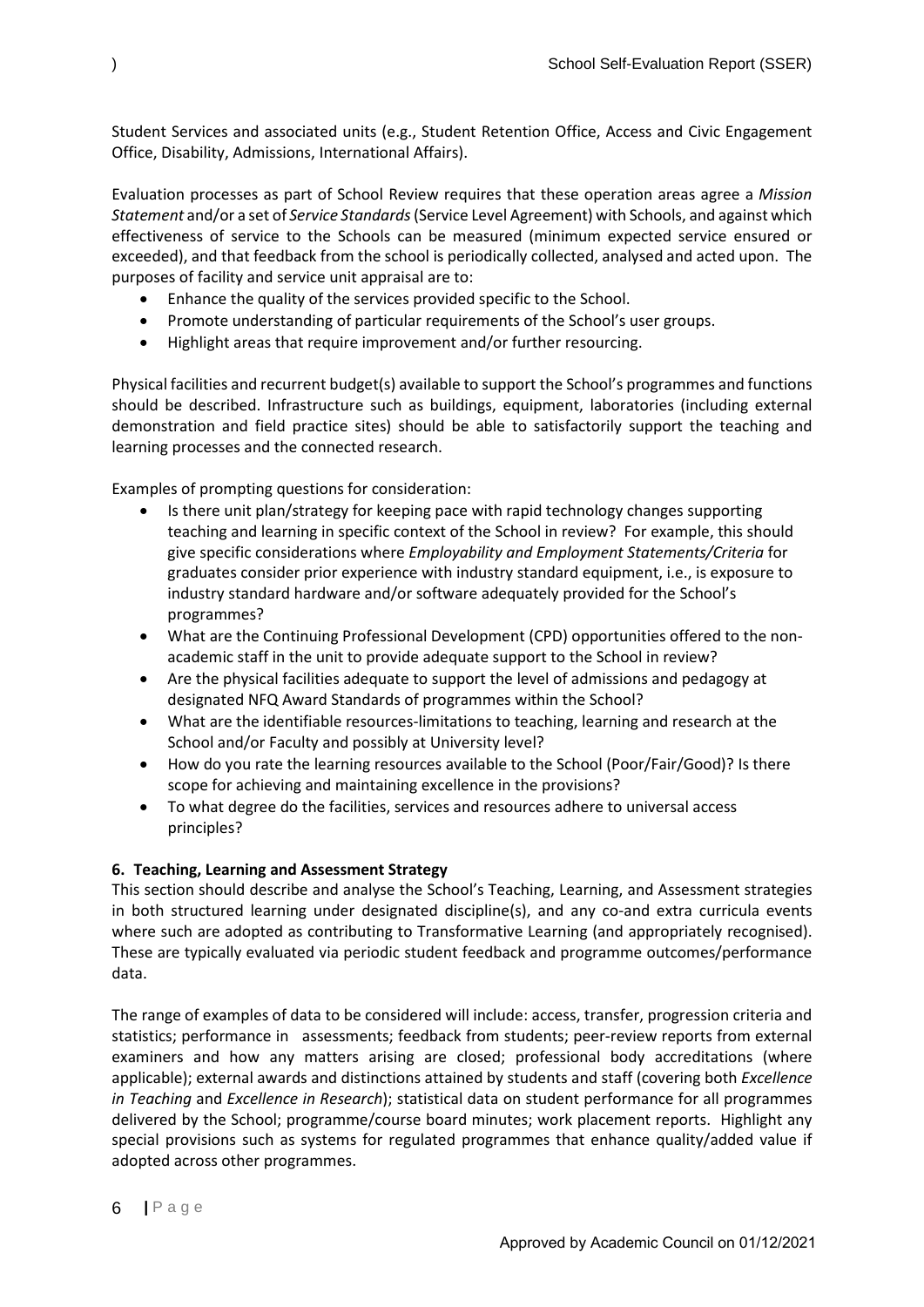(Among others) Aims of this section are:

- 6.1 Exploring ways of using student data to enhance quality of teaching and learning (including assessment of impacts of any purposeful interventions to enhance student retention)
- 6.2 Benchmarking against comparable Schools nationally and internationally.
- 6.3 Exploring means of objective assessment while maintaining academic integrity of the School's awards.
- 6.4 To ensure comprehensive programme management standard, including oversight provisions.
- 6.5 Monitor student recruitment, retention and class of degree award data for all students. Specifically, evaluate any inherent gaps/trends between different student cohorts (e.g., retention and/or achievement, including potential differential trends between White Irish and Black and Minority Ethnic students), reflect upon and implement appropriate measures to address any observed disparities.

Examples of prompting questions for consideration:

- What are the evidences that the Schools approach to teaching and learning works?
- Do the student performance statistics match the School's criteria for access transfer and progression? How are any matters arising from this analysis acted upon and/or concluded?
- What mechanisms are used for collection and processing of student feedback? Do they comply with requirements in GDPR?
- For the same course, are similar standards achieved in the different modes of offering, e.g., Full-time vs Part-time vs Blended/Fully Online teaching and learning?
- How do the staff maintain academic integrity in the various modes of assessments administered at individual versus group-work versus teamwork assessment metrics?
- How is Academic Integrity nurtured as part of transformative learning experience for students?
- What type of resources are available to students to support learning?
- What type of resources are available to staff to support teaching?
- How is the Framework for Diversifying the Curriculum (in development by the EDI Directorate) being considered and/or implemented in the School?
- How are culturally sustaining curricula and pedagogy been developed and rolled out?
- How is EDI literacy nurtured as part of transformative learning experience for students?
- How have programmes attempted to implement Universal Design for Learning (UDL)?
- What strategies does the School apply across all its programmes to ensure inclusive learning environments?

## **7. Embedded Research Activity and Impacts**

Research is a key remit of the designation to TU Dublin:

"*The University shall (among others): provide teaching and facilitate learning that is informed by research; provide opportunity for staff and students to conduct research; collaborate on joint research projects with other institutions, and; support a body of research and pursue excellence in the conduct of such research***[5](#page-6-0)**."

In this section, the report should describe its internal research activities over the preceding 5 years (or since the last review for any reviews mandated outside of the expected cycle.

<span id="page-6-0"></span><sup>5</sup> Technological University Act. 2018. Functions of Technological University, Part 9(1).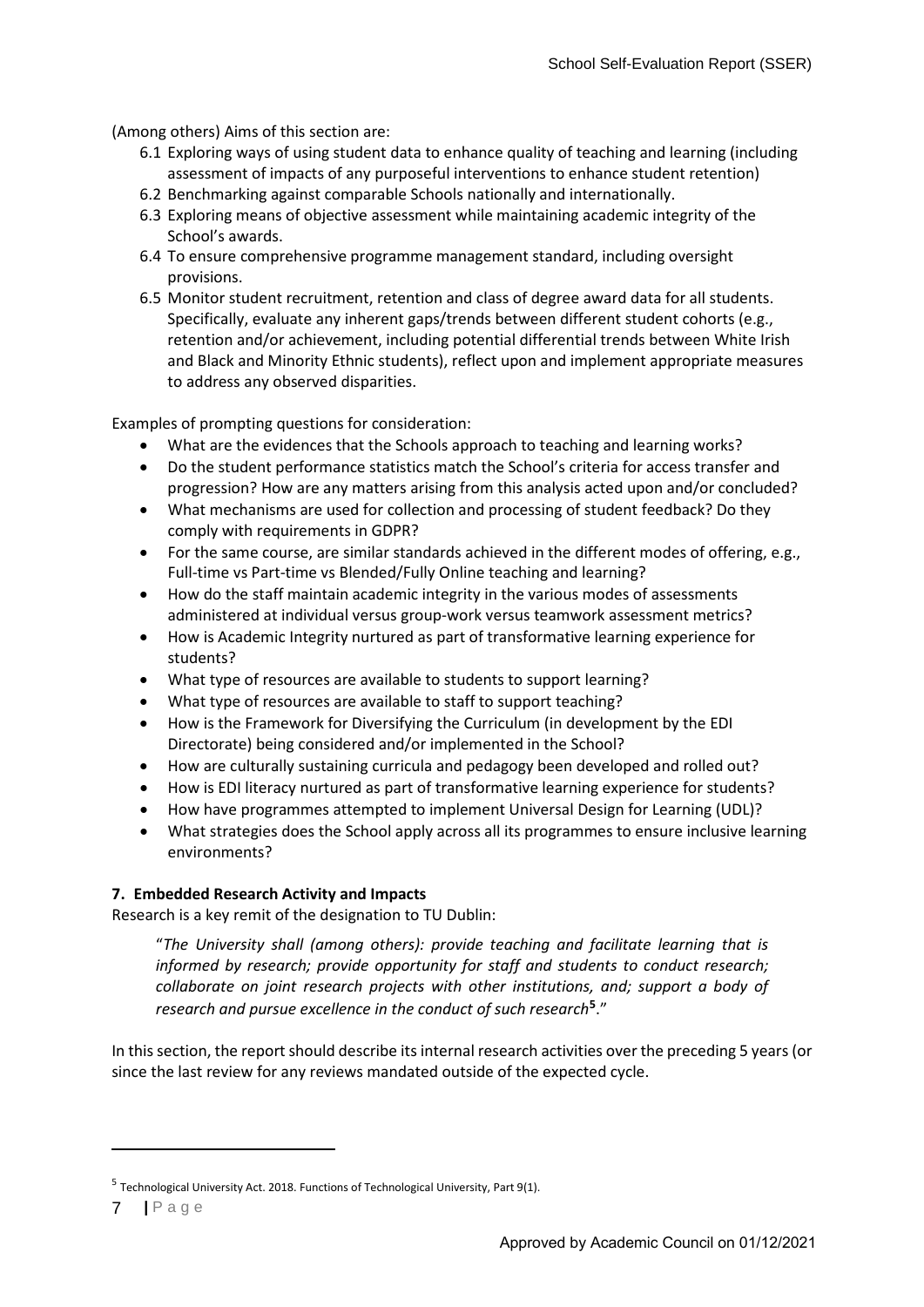Ideally, the section should summarise ongoing research interests and activities, collectively and by individual staff. Useful data shall include, research publications (accurately distinguishing categories as peer-review journal, books, book chapters, conference papers etc.) research grants, both PhD and Masters research degrees awarded for the period (if any). A *Strategic Plan for Research for the School* (this may be part of the overall School Strategic Plan), including interlink to the overall TU Dublin and National Research Priority Areas, and the TU Strategic Plan are essential. An outline of relevant research impact metrics such as number of publications, citations count, citation per publication, FWCI<sup>[6](#page-7-0)</sup>, h5-index<sup>[7](#page-7-1)</sup> etc. are desirable.

(Among others) Aims of this section are, to:

- 7.1 Outline the range and coherence of the School's Research Strategy.
- 7.2 Discuss how ongoing and School's participation in research informs teaching and learning, and upon which staff may elect to become research-active without undermining the efficiency of our undergraduate programme provisions at NFQ Level 6 through Level 8**[8](#page-7-2)**.
- 7.3 Discuss the School's approach to increasing the number of postgraduate students undertaking research at Masters and PhD Programmes.
- 7.4 Use relevant data to provide comprehensive evidence of areas for possible improvement in relation to research and scholarship. For example, aim excellence in research impacts through a range of outputs (i.e., short communication, conference papers, peer-reviewed journal papers, books etc.).
- 7.5 Discuss any inherent strengths and challenges to the School's research output and overall impacts.
- 7.6 Comment on research supports available to new research-active staff and specifically to any early career researchers in the School (including appropriate mentorships).
- 7.7 Outline any commercialisation and knowledge transfer and any relevant research spin-offs.
- 7.8 Provide detailed appraisal of the fit of the adopted QA-QE protocol for monitoring of research capability and capacity within the school, including any areas requiring improvement.
- 7.9 Outline how a gender dimension which ensures that researchers question gender norms and stereotypes and address the evolving needs and social roles of women, men and trans people is included in research and innovation in the School. Critical norms and needs associated with race, sexuality and disability should also be considered through the whole research process in a manner that ensures equitable outcomes (i.e., when developing concepts and theories, formulating research questions, collecting and analysing data and using the analytical tools that are specific to each scientific area).

Note that not all the areas outlined above are relevant to all Schools. Also, any other considerations relevant to quality, and/or unique to the School in review shall be considered.

Examples of prompting questions for consideration:

• Does the School have a comprehensive *Research Strategy*?

<span id="page-7-0"></span> $6$  Field Weighted Citation Impact. This data is sourced from [SciVal](https://www.elsevier.com/solutions/scival) and explains how the number of citations compares with the average number of citations received by all other similar publications indexed in the Scopus database. FWCI of 1.00 indicates world average for similar publications. The FWCI 1.6 indicates that ITB publications have been cited 60% more than the world average for similar publications.

<span id="page-7-1"></span><sup>7</sup> *h5*-index is the *h*-index for articles published in the last 5 complete years. *h*-index is an author-level metric defining both the productivity and citation impact of the author/scholar.

<span id="page-7-2"></span><sup>8</sup> IOTI. 2013. A strategic position paper development by Heads of Research Group. Institutes of Technology Ireland (IOTI), now Technological Higher Education Associations (THEA), 13 pp.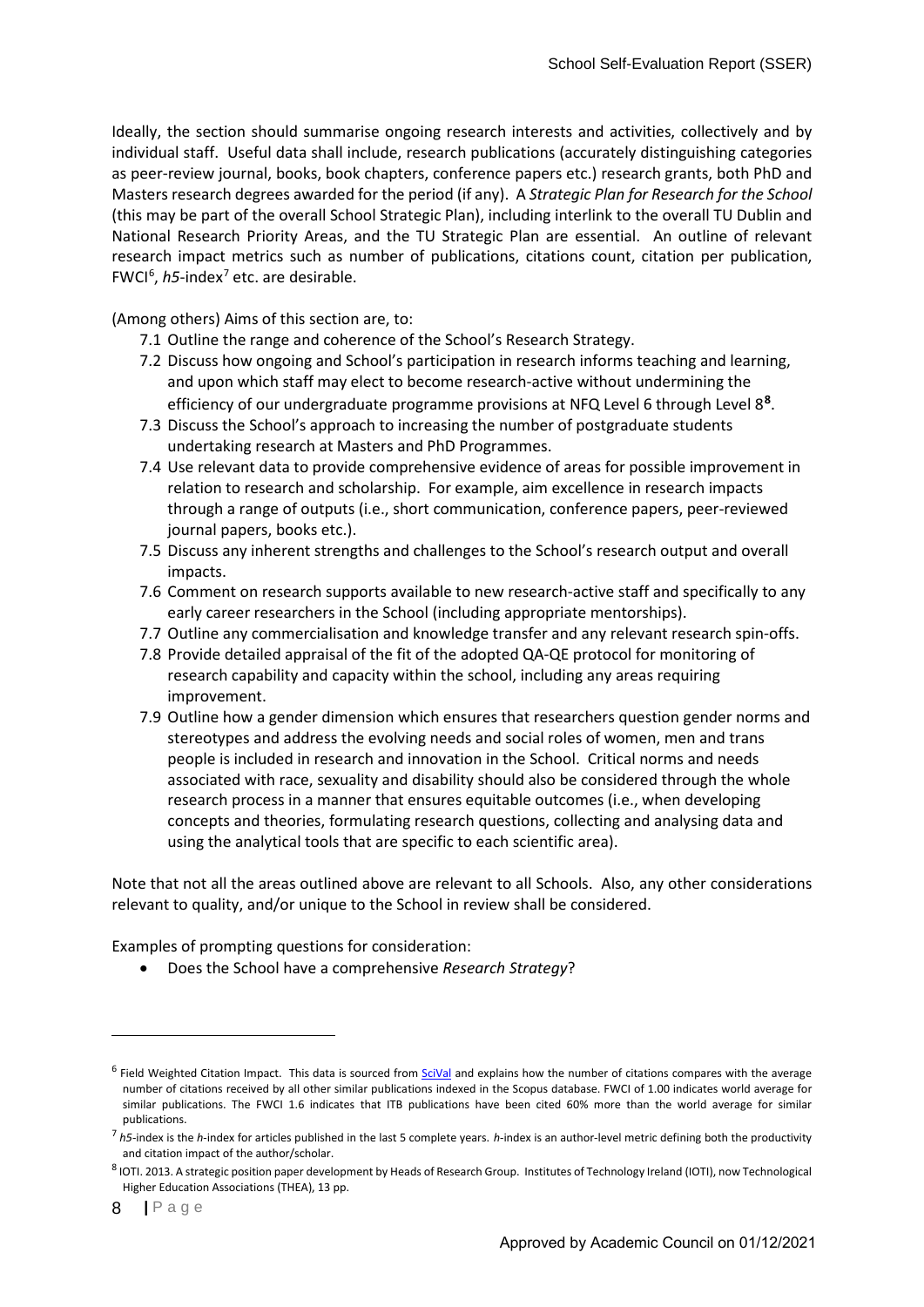- What is the current staff to postgraduate research student ratio? How does this compare with similar Schools in Technological Universities elsewhere?
- What is the postgraduate research student to undergraduate student ratios for the School, and if applicable, does this meet or exceed the quota specified in the HEA Compact?
- How does the School monitor quality of research supervision within its domains?
- Is the School's research portfolio aligned to the Faculty and the University's Strategic Plans and the *National Research Priority Areas*?
- How are students supported to ensure timely completion of research programmes?
- Are the support services provided for research adequate?
- Does the School have strategy towards achieving high research impacts through publications, innovations and patents, and other research spin-offs?
- Does the School already have a focused research infrastructure that can coordinate its distinct research themes? If not, what are the plans for capacity building?
- How is the gender dimension in research and innovation content accounted for through the whole research process? (Please note - this is not the same as the gender balance in research teams).
- How are other key dimensions of discrimination (e.g., related to race, sexuality and disability) taken into account through the whole research process such that equitable outcomes are achieved?

## **8. Contextual Strategy for Equality, Diversity and Inclusivity (EDI)**

Objective 3.1 in the People Pillar in the TU Dublin Strategic Plan states that, '*We will be recognised as an exemplar in equality, diversity and inclusion (EDI) where people are proud to be part of a connected community and their talents, aptitude and agility will create real impact on the global stage*'. Embedding a culture of inclusion has specific KPIs to measure progress at the University level, hence, School's must make proactive contribution towards meeting the associated metrics.

(Among others) Aims of this section are to reflect and report on:

- 8.1 How the School has contextualised the university EDI agenda fitting programmes and operations.
- 8.2 Th School's contribution to institutional monitoring initiatives such as data gathering on staff and student experiences (quantitative and qualitative) for the purposes of ensuring effective implementation of the TU Dublin Strategic Plan.
- 8.3 Processes for ongoing EDI oversight and accountability specific to the School, and effectiveness of the same.
- 8.4 The School's approach to educating its staff and students in promotion of EDI within its programmes and operations, e.g., provisions for gender and persons with disabilities, ensuring race equity, and recognising and responding appropriately to any noted deficits in access equipment or infringements such as sexist bias, racist abuse, etc.
- 8.5 The School's development of a culture of belonging and inclusivity where a sense of belonging is not the same as 'just fitting in'. The former requires critical understanding of the manifestation of dominant norms and stereotypes (i.e., who and how they advantage/disadvantage), initiating appropriate structural change for correction where necessary, and being curious about and valuing our differences.

Examples of prompting questions for consideration:

- Does the School have/maintain high visibility for practices, behaviours and role models promoting equality culture?
- How are the Athena SWAN charter principles considered and/or implemented?
- **|** Page 9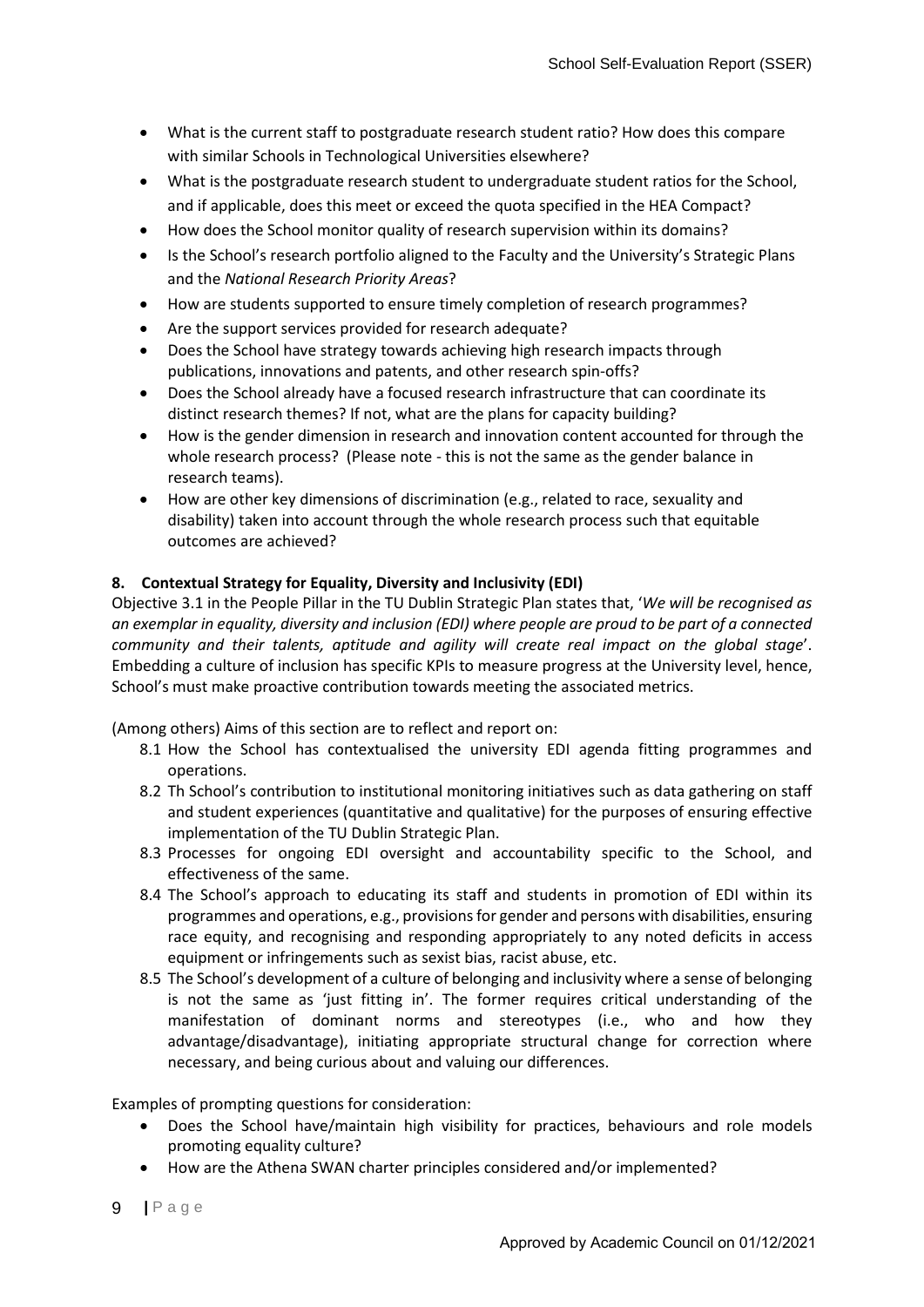- What targeted supports does the School offer to marginalized students?
- How does the School educate students on dynamics of both privilege and marginalisation (e.g. do students understand that achieving gender equality for example is the responsibility of everyone and a critical understanding of gender norms and stereotypes is necessary to achieve this)?
- How does the School maintain confidential dedicated reporting mechanism, with appropriate and constructive response processes to infringement?
- Does the School have adequate resources for supporting students and staff who report incidents of discrimination or harassment?
- What strategies does the School have for ensuring that it meets its quota (if applicable) in the related KPIs for EDI?
- Has the School enrolled any students in the International Protection system?

## **9. Teaching and Learning Support Services**

This section should identify, describe and evaluate the available teaching and learning support service areas to meet the needs of School in review. Such services areas will include: infrastructure such as building and space (including open spaces and adaptability of all learning spaces to suit School functions), IT Services (hardware, software and personnel supports), pastoral care (availability and accessibility), library (physical and electronic resources, and personnel support), Student Information Desk and rapid communication pathways. Policies, procedures and guidelines supporting learner engagement (e.g., course handbook, course contacts information, feedback mechanisms etc.).

(Among others) Aims of this section are to:

- 9.1 Evaluate how the independent support services meet the requirements of the School under review.
- 9.2 Evaluates how the School under review utilises the synergies between teaching and learning resources located in-house and as resources shared with other academic units.
- 9.3 Evaluate how any provisions catering for special category of learners (e.g., learners with disabilities) have been provided, and where such could be factored as standard requirement in Universal Design for Learning and Teaching.
- 9.4 Evaluate implementation and scope for enhancement.

Examples of prompting questions for consideration:

- How are the library resources acquired in the first instance and updated periodically?
- What is the policy on periodic equipment renewal (e.g. computer, laboratory and workshop equipment)? Does this match technology change?
- How effective is each serviced to meet requirements of School, hence, is there scope for quality enhancement?
- How does the school support socially disadvantaged learner groups to access remote learning as part of Flexible/Blended Learning mode of delivery?
- How does the school ensure active and effective involvement of students in the design and delivery of its education programmes? For example, what is the level of participation of student in the Quality Assurance training programmes, and how do these translate to actual participation in related events?

## **10.Collaborative Educational Provision**

Definition of collaborative educational Provision is provided in the relevant Collaborative Provision Approval Process.

This section is only relevant to Schools with active credit bearing collaborative/partnership provisions such as delivery of part of full TU Dublin Award, joint, dual/multiple award, and bespoke provision, periodic student exchanges, articulation agreements, etc.

**|** Page 10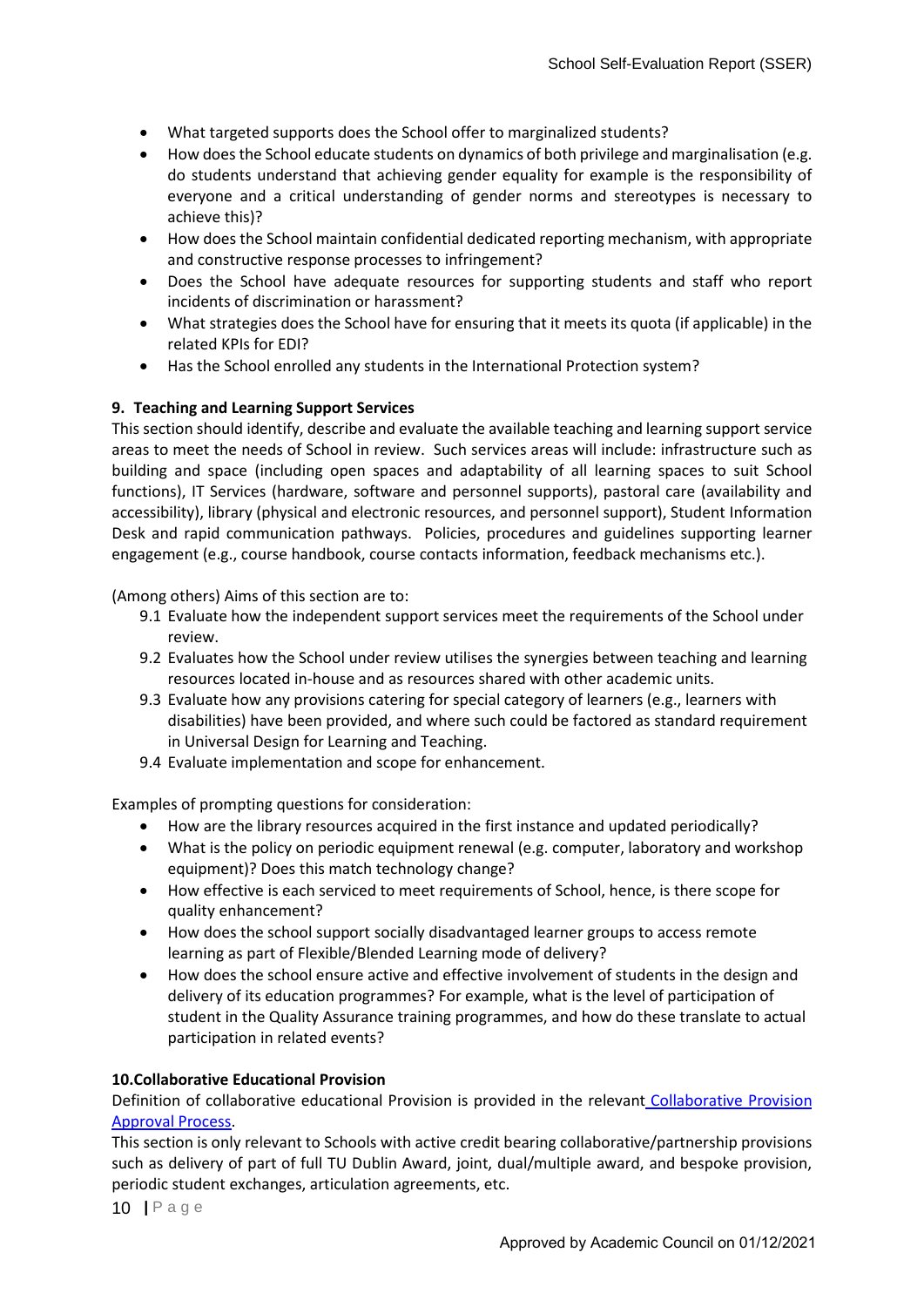(Among others) Aims of this section are to:

- 10.1 Contextualise the active collaborative provisions, clearly outlining fit to the School's Strategic Plan and the overall TU Dublin Strategic Plan.
- 10.2 Objectively evaluate performance of such provisions based on clear metrics.

Examples of prompting questions for consideration:

- What is the type of collaboration?
- What programmes are offered, inward or outward?
- What oversight arrangement are in place to monitor quality of provision?
- Who are the target participants? What is the scale of participation? Is the whole operation financially viable (i.e., cost-neutral at minimum)?

## **11.External Partnerships (Industry and profession links, civic and community engagement)**

This section shall describe the School's engagement with external stakeholders including industry (e.g., for work placement, CPD, tailored courses etc.) and the wider community (civic and community engagement), including internationalisation (e.g., staff exchange sabbaticals, summer schools, Erasmus+ etc.). Professional accreditations leading to mutual recognition of awards for graduate mobility in workplace is to be highlighted. External stakeholders should have input to the development of the Schools curricula.

Stakeholder feedback is an imperative part of quality assurance and quality enhancement processes. As part of the periodic School quality reviews, stakeholder views shall be proactively sought through objective methods/mechanisms, including but not limited to structured questionnaires, focus group sessions and peer-reviews. Analysis of this feedback will inform the School Self Evaluation Report (SSER). The Academic Quality Office may recommend appropriate mechanisms and where possible provide sample templates for use in the feedback consultations. However, it is recognised that there will be school-specific requirements that will need to be captured, therefore, the sample questionnaire(s) may be neither definitive nor exhaustive and shall be treated as guidelines only. Where they exist, such unique attributes will be noted as part of quality assurance and quality enhancement policy reviews.

Examples of prompting questions for consideration:

- Does industry and other social partners have input to development of the School's curricula?
- Is the School adequately engaged to guarantee high quality placements and learning experience for all students?
- Are there binding bilateral arrangements for staff/student participation in pertinent exchange programmes?

## **12. SWOT Analysis and Quality enhancement plan.**

This section should provide a detailed understanding of the School's operations that contribute to the overall mission of the Faculty and TU Dublin as a whole, and the inherent strengths and weaknesses, and the perceived opportunities and threats within the current operating environment. A comprehensive analysis of the four areas of a School's performance enables the focus approach in deployment of resources to realise the necessary impacts. Examples of prompting questions requiring consideration in each grid are (Individual School lists shall be precise and prioritised):